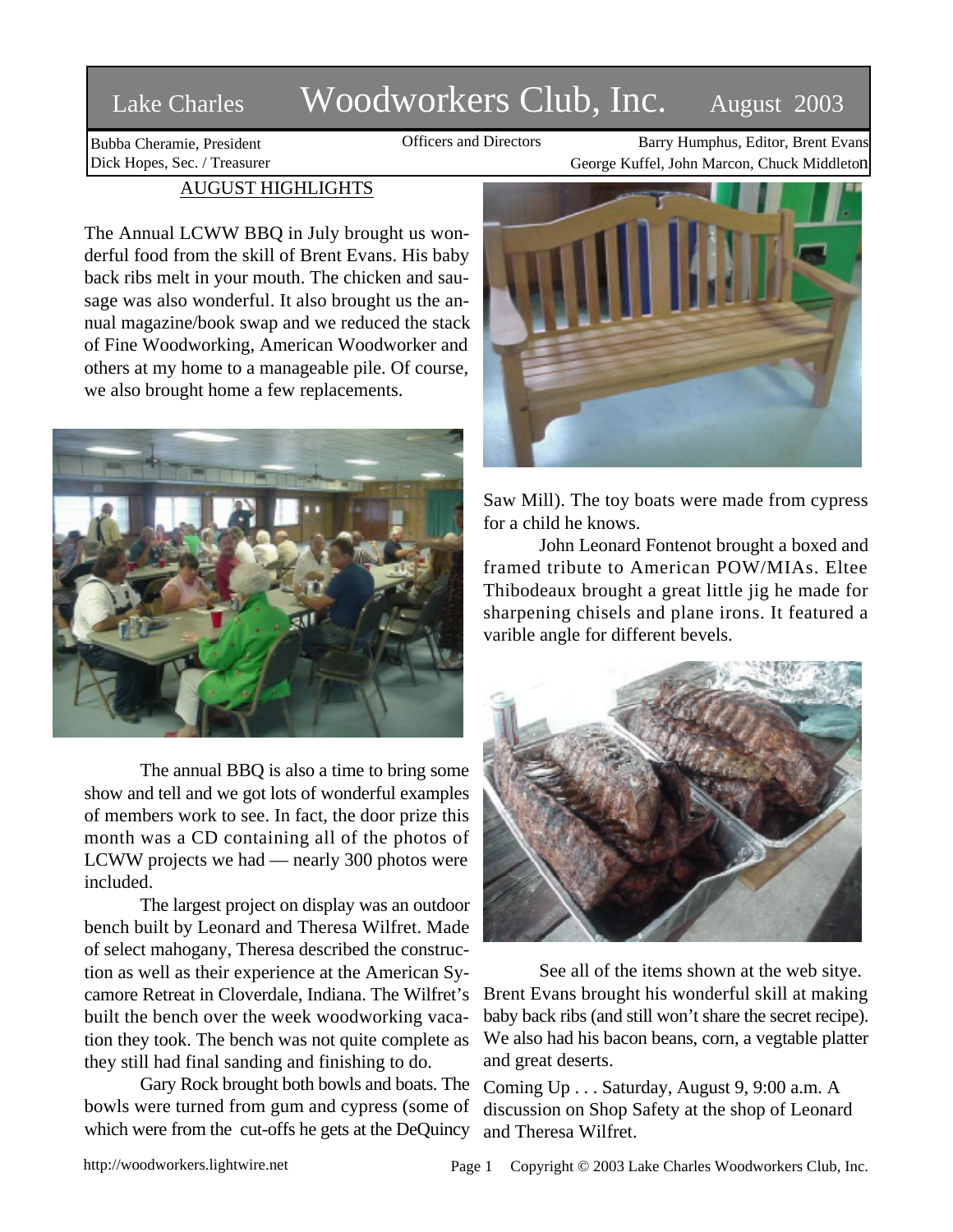## TUNING A BLOCK PLANE

As a block plane is often used to plane end grain and other hard-to-plane wood, it's critical that the plane is well tuned. This involves flattening the sole, sides, and bed under the iron, adjusting the throat, sharpening the blade, and tuning the lever cap.

A flat sole for a block plane isn't as critical as it is for the longer-bodied planes, but it's important to ensure full support around the blade. Just as with a longer plane, the parts that need to be flat are the toe, the heel, and around the throat opening. The area around the throat opening is the biggest concern, since this is the area that will ensure solid support for the blade as it cuts. The quickest way to do this is by using progressively finer wet/dry sand paper on a peice of glass or other hard flat surface.

Since block planes are occasionally used on their sides, its a good idea to check them to make sure they're 90 degrees to the sole. Use an engineer's square for this; if you find any deviation, flatten the sides as you did the sole. Stop often and recheck with the square. At the same time, you can soften the edges of the sole by filing a slight (1/16") chamfer all the way around the body. This makes the plane fit more comfortably in your hand and helps prevent dings on the workpiece.

The bed that the plane iron rests on is rarely fiat, and this is a leading cause of chatter. The easiest way to flatten it is with a paddle-style diamond or a fine bastard file. Use firm pressure to keep the file flat, and continue honing until the bed is flat over its entire surface.

If you have an adjustable-throat block plane, you can fine-tune the throat opening by loosening the adjustment knob and pivoting the lever to open and close the opening. The mating surfaces of the adjustable throat plate and plane body will also benefit from a stroke or two by a diamond hone or fine file.

A razor-sharp blade is essential for a block plane to do its best. I generally grind a bevel on the blade using progressively finer wet/dry sand paper on a piece of glass and then hone a microbevel using a Veritas jig on a double sided water stone. You could do the entire job on water stones, but it takes more time. The advantage of the microbevel is it's the only thing you need to re-sharpen.

Fine-tune the lever cap. The lever cap on a block plane combines the functions of the cap iron and the lever cap on a larger plane. It has to press the blade securely into the plane body (while still allowing for adjustment), and it has to hold it rigid to prevent chatter.

Again, it's important that the front edge of the lever cap make full and continuous contact with the plane blade. The best way to ensure this is to flatten the edge on an oil stone or water stone. You'll need to experiment a bit to find the optimal angle; hone a little and then reassemble the plane. Check for gaps by trying to slip a feeler gauge between the lever cap and the blade.

Using a block plane. Even though block planes are designed to handle difficult end grain, you still have to be careful when you're planing near an edge. That's because the unsupported end grain near the end of a board will easily splinter and chip out. Fortunately, there are a couple of simple ways to prevent this.

Plane toward the center. One common method to prevent chip-out when planing end grain is to plane only toward the center of the board. This way, all the wood fibers are supported by the fibers in front of them. Simply plane about halfway from one side, then reverse the plane direction and plane from the other side. The downside to this method is it can be difficult to create a truly flat surface.

Support the end with a scrap. A more reliable way to prevent chip-out is to clamp a waste or "sacrificial" piece to the end of the board you're planing. This fully supports the end grain and permits a full stroke across the edge. The scrap piece will chip out, but that's what it's there for.

Trimming small pieces. When you need to take just a bit off the end grain of a small piece, such as when fine-tuning a mitered piece, hold the block plane firmly in one hand and pass the workpiece over the blade with the other. Its surprising how much control you have this way, especially if you tuck your elbows into the side of your body. Take light cuts and check the fit often.

Another way to trim small parts-and this is especially useful when you need to take just a bit off the length-is to clamp the plane upside down in your workbench and then pass the workpiece over the blade. *Barry Humphus.*

Page 2 Lake Charles Woodworkers Club, Inc.